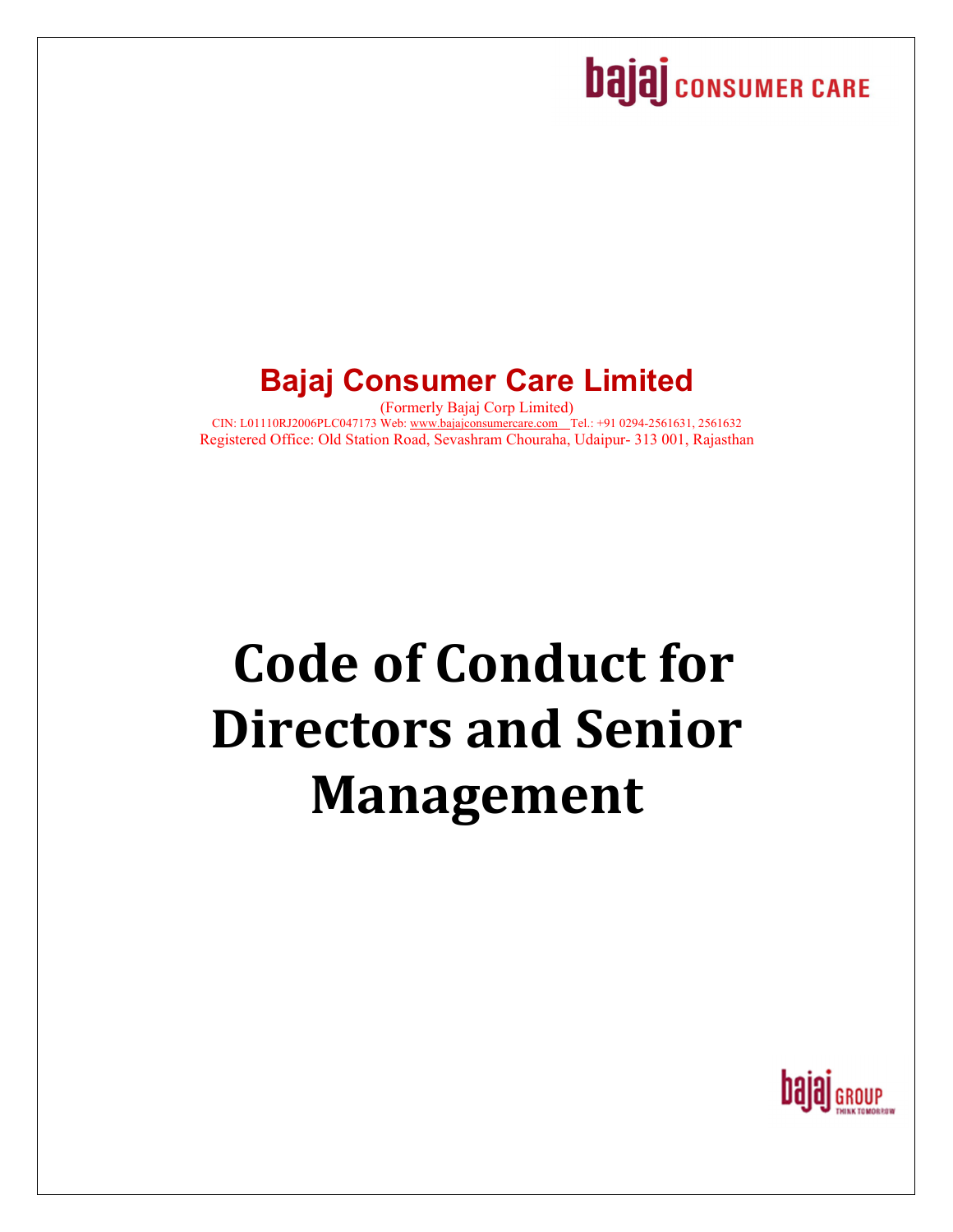## **Contents**

| 1.  |  |
|-----|--|
| 2.  |  |
| 3.  |  |
| 4.  |  |
| 5.  |  |
| 6.  |  |
| 7.  |  |
| 8.  |  |
| 9.  |  |
| 10. |  |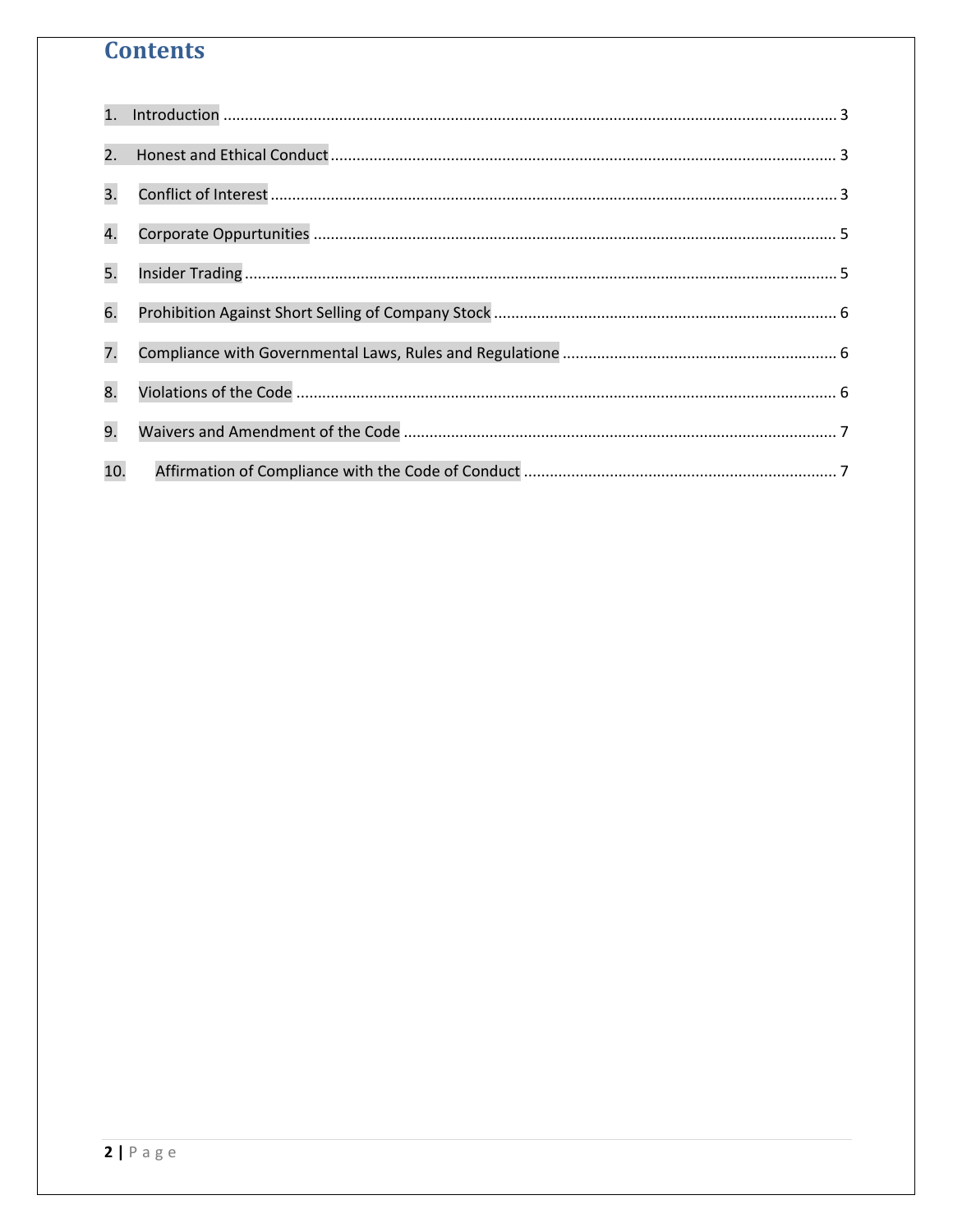#### 1. Introduction

This code of conduct for Directors and senior management (the "**Code**") helps maintain the standards of business conduct for Bajaj Consumer Care Limited (the "**Company**"). The purpose of this Code is to deter wrongdoing and promote ethical conduct. Ethical business conduct is critical to our business. Accordingly, the following persons (the "**Management Team**") are expected to read and understand this Code, uphold these standards in day-to-day activities, comply with all applicable laws, and all applicable policies adopted by the Company:

- All Directors of the Company and its subsidiaries.
- **"Senior Management"** of the Company, being all members of management one level below the chief executive officer/managing director/whole time director/manager (including chief executive officer/manager, in case they are not part of the board) and shall include company secretary and chief financial officer. All professionals, serving in the roles of finance, tax, accounting, purchase, treasury, internal audit, financial analyst and investor relations.

### 2. Honest and Ethical Conduct

All members of Management Team are expected to act in accordance with the highest standards of personal and professional integrity and maintain honest and ethical conduct while working on the Company's premises, at offsite locations where the Company's business is being conducted or any other place where the Officers are representing the Company.

#### **3. Conflict of Interest**

Members of Management Team have a responsibility to the Company, its stakeholders and towards each other. Although this duty does not prevent them from engaging in personal transactions and investments, it does demand that they avoid situations where a conflict of interest might occur or appear to occur.

The Company is subject to scrutiny from many different individuals and organizations. Management Team should always strive to avoid even the appearance of impropriety. All officers must avoid situations involving actual or potential conflict of interest. Personal involvement with a competitor, supplier, or subordinate employee of the Competitor Company, which impairs an employee's ability to exercise good judgment on behalf of the Company, creates an actual or potential conflict of interest. Supervisor- subordinate personal relationships also can lead to supervisory problems, possible claims of sexual harassment, and morale problems. An Officer involved in any of the types of relationships or situations described in this Code should immediately and fully disclose the relevant circumstances to his or her immediate supervisor, if any, or any other appropriate supervisor, or the Executive Director, for determination about whether a potential or actual conflict exists. If an actual or potential conflict is determined, the Company may take whatever corrective action appears appropriate according to the circumstances. Failure to disclose facts shall constitute grounds for disciplinary action.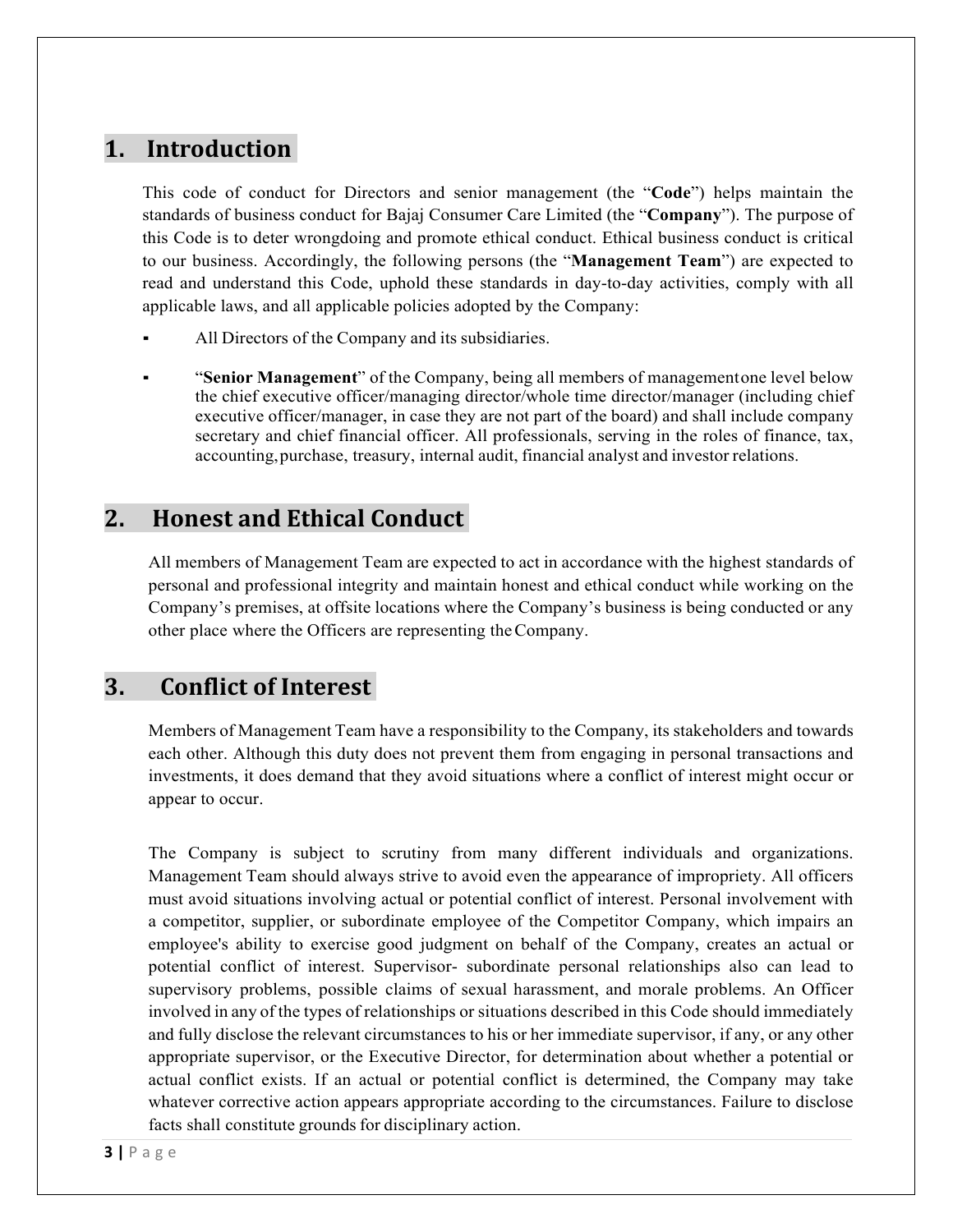A conflict of interest exists where the interests or benefits of one person or entity conflict with the interests or benefits of the Company. Examples include:

(i) Employment/association vis-à-vis` outside employment/ association

In consideration of employment/ association with the Company, members of Management Team are expected to devote our full attention to the business interests of the Company. They are prohibited from engaging in any activity that interferes with our performance or responsibilities to the Company or is otherwise in conflict with or prejudicial to the Company. This Policies prohibit any employee from accepting simultaneous employment/ association with a Company's supplier, customer, developer or competitor, or any other company with which the Company is in discussions or negotiations or from taking part in any activity that enhances or supports a competitor's position.

Additionally, they must disclose to the Company any interest that they have that may conflict with the business of the Company.

(ii) Other Directorships

It is a conflict of interest to serve as a director of any company that competes with the Company. Directors are required to disclose their directorships in other companies including changes if any, to the Board of Directors and the Company Secretary from time to time.

#### (iii) Business Interests

If a member of Management Team is considering investing in a Company's customer, supplier, developer or competitor, he/she must first take great care to ensure that these investments do not compromise their responsibilities to the Company. Many factors should be considered in determining whether a conflict exists, including the size and nature of the investment; ability to influence the Company's decisions; access to confidential information of the Company or of the other company; and the nature of the relationship between the Company and the other company.

#### (iv) Related Parties

As a general rule, Members of the Management Team avoid conducting Company's business with a relative, or with a business in which a relative is associated in any significant role. The term 'Relatives' shall have the meaning ascribed to it under applicable law and includes 'relatives' as defined under the Companies Act, 2013, as amended, the Securities and Exchange Board of India (Listing Obligations and Disclosure Requirements) Regulations, 2015 and the relevant Accounting Standards.

Members of the Management Team of the Company shall disclose any related party transactions to the Audit Committee from time to time. Any dealings with a related party must be conducted in such a way that no preferential treatment is given to this business.

The Company discourages the employment of relatives in positions or assignments within the same department and prohibits the employment of such individuals in positions that have a financial or other dependence or influence (e.g., an auditing or control relationship, or a supervisor/subordinate relationship).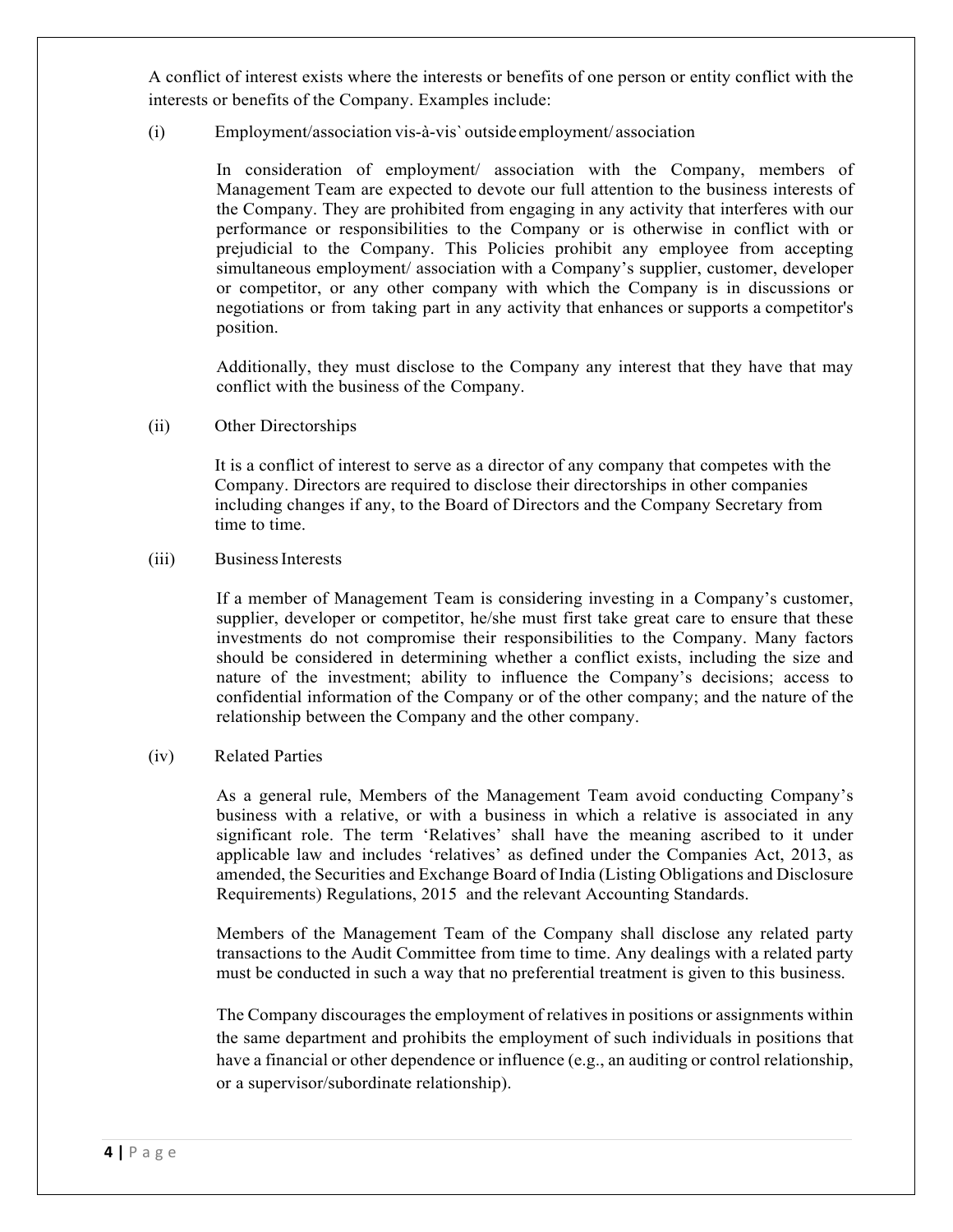The purpose of this policy is to prevent the organizational impairment and conflicts that are a likely outcome of the employment of relatives or significant others, especially in a supervisor/subordinate relationship. If a question arises about whether a relationship is covered by this policy, the Human Resources Department is responsible for determining whether an Officer's acknowledged relationship is covered by this policy and the decision. The Human Resources Department shall advise all affected Officers of this Company policy.

Prohibited relationship/reporting arrangement will be subject to corrective action, up to and including termination. If a prohibited relationship exists or develops between two Officers, the Officer in the senior position must bring this to the attention of his/her supervisor/Executive Director.

The retains the prerogative to separate the individuals at the earliest possible time, either by reassignment or by termination, if necessary.

(v) Other Situations

Because other conflicts of interest may arise, it would be impractical to attempt to list all possible situations. If a proposed transaction or situation raises any questions or doubts in a member of Management Team's mind, he/ she should consult the Finance Department. Directors may consult the Chairman of the Board of Directors in case of any such instances. The Chairman may refer the same to the Legal Department for clarification.

#### **4. Corporate Oppurtunities**

The members of Management Team may not exploit for their own personal gain opportunities that are discovered through the use of corporate property, information or position unless the opportunity is disclosed fully in writing to the Company's Board and the Board declines to pursue such opportunity.

#### **5. Insider Trading**

In the normal course of business, members of Management Team of the Company may come into possession of significant, sensitive information. This information is the property of the Company and they have been entrusted with it. They may not gain any profit from it by buying or selling securities. Further they shall not tip others to enable them to gain profit for them or on behalf of them. The purpose of this Code is both to inform legal responsibilities and to make clear that the misuse of sensitive information is contrary to Company policy and applicable Indian securities laws.

As per the provisions of Securities and Exchange Board of India (Prohibition of Insider Trading) Regulations, 2015, as amended, it is prohibited to deal in shares / securities of the Company during the period trading window is closed by the company. Company's Secretarial Department will announce from time to time about opening and closing of trading window and all concerned to whom this code applicable are required to abstain from trading of shares and securities of the Company during the closure of trading window. Further, no insider shall trade in the securities of the Company, when in possession of Unpublished Price Sensitive Information.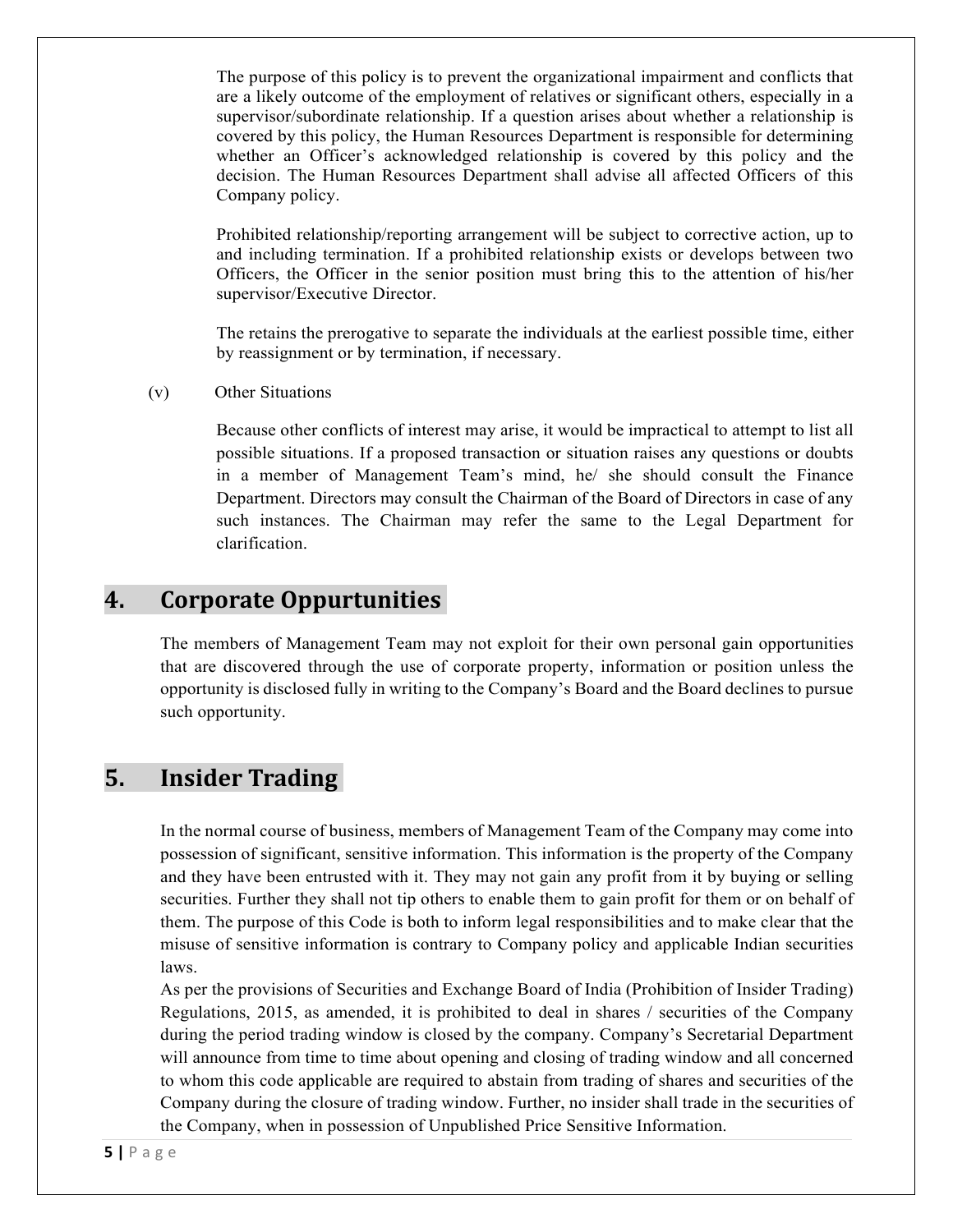Insider trading is a crime, penalized by fines and imprisonment for individuals. In addition, the Securities and Exchange Board of India may seek the imposition of a penalty. Insider traders must also disgorge any profits made and are often subjected to an injunction against future violations. Finally, insider traders may be subjected to civil liability in private lawsuits.

Insider trading rules are strictly enforced, even in instances when the financial transactions seem small. You should read the Securities and Exchange Board of India (Prohibition of Insider Trading) Regulations, 2015, as amended carefully, paying particular attention to the specific policies and the potential criminal and civil liability and / or disciplinary action for insider trading violations. You should comply with the Securities and Exchange Board of India (Prohibition of Insider Trading) Regulations, 2015, as amended.

Members of Management Team of the Company who violate this Policy will also be subject to disciplinary action by the Company in addition to penalties under applicable laws, which may include but not limit to termination of employment/ association or of business relationship. All questions regarding the Company's Insider Trading Rules should be directed to the Secretarial Department.

### **6. Prohibition Against Short Selling of Company Stock**

No members of Management Team may, directly or indirectly, sell any equity security, including derivatives, of the Company if he or she

- a. does not own the security sold, or
- b. owns the security, does not deliver it against such sale (a "short sale ") within the applicable settlement cycle.

## **7. Compliance with Governmental Laws, Rules and Regulatione**

Members of Management Team must comply with all applicable governmental laws, rules and regulations. Members of Management Team must acquire appropriate knowledge of the legal requirements relating to their duties and sufficient to enable them to recognize potential dangers, and to know when to seek advice from the finance department. Violations of applicable government laws, rules and regulations may subject Officers to individual criminal or civil liability as well as to disciplinary action by the Company. Such individual violations may also subject the Company to civil or criminal liability or the loss of reputation or business.

#### **8. Violations of the Code**

Part of the job of a member of Management Team is to help enforce this Code. Members of Management Team must report all possible violations of this Code to the Human Resources department or the Secretarial department. Members of Management Team must cooperate in case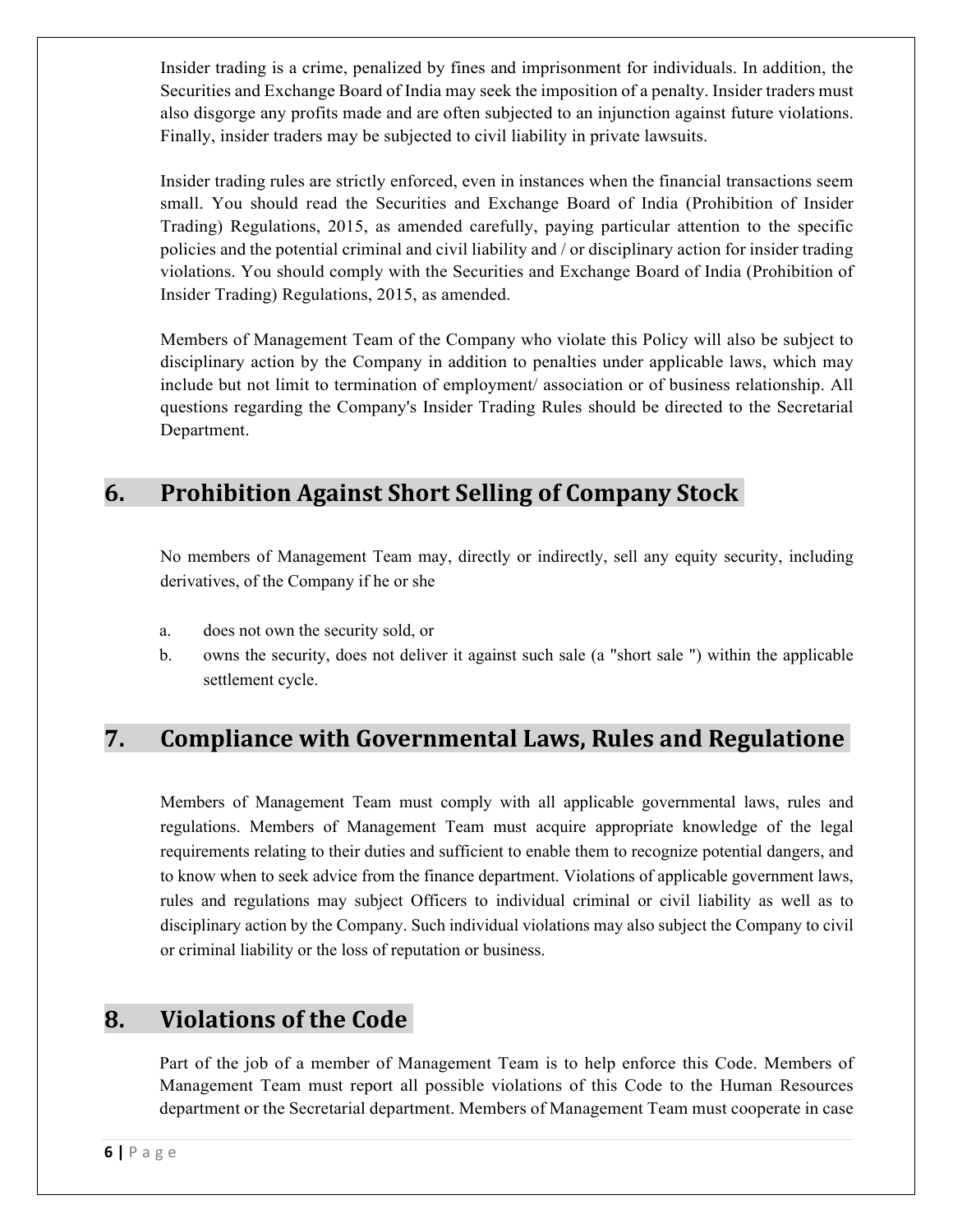of any internal or external investigation of possible violations. Reprisal, threat, retribution or retaliation against any person who has, in good faith, reported a violation of law, this Code or other Company policies or against any person who is assisting in any investigation or process with respect to such a violation is prohibited. Disciplinary action by the Company may include termination of employment or of business relationship at the sole discretion of the Company. Where the Company has suffered a loss, it may pursue its remedies against the individuals or entities responsible. Where laws have been violated the Company will cooperate fully with the appropriate authorities.

#### **9. Waivers and Amendment of the Code**

The Company is committed to continuously reviewing and updating the policies and procedures. Therefore, this Code is subject to modification. Any amendment or waiver of any provision of this Code must be approved in writing by the Company's Board of Directors.

### **10. Affirmation of Compliance with the Code of Conduct**

All members of the Board and Senior Management Personnel shall affirm compliance with the Code of Conduct initially at the time of appointment and thereafter on annual basis as per the format prescribed in Annexure 1.

\*\*\*\*\*\*\*\*\*\*\*\*